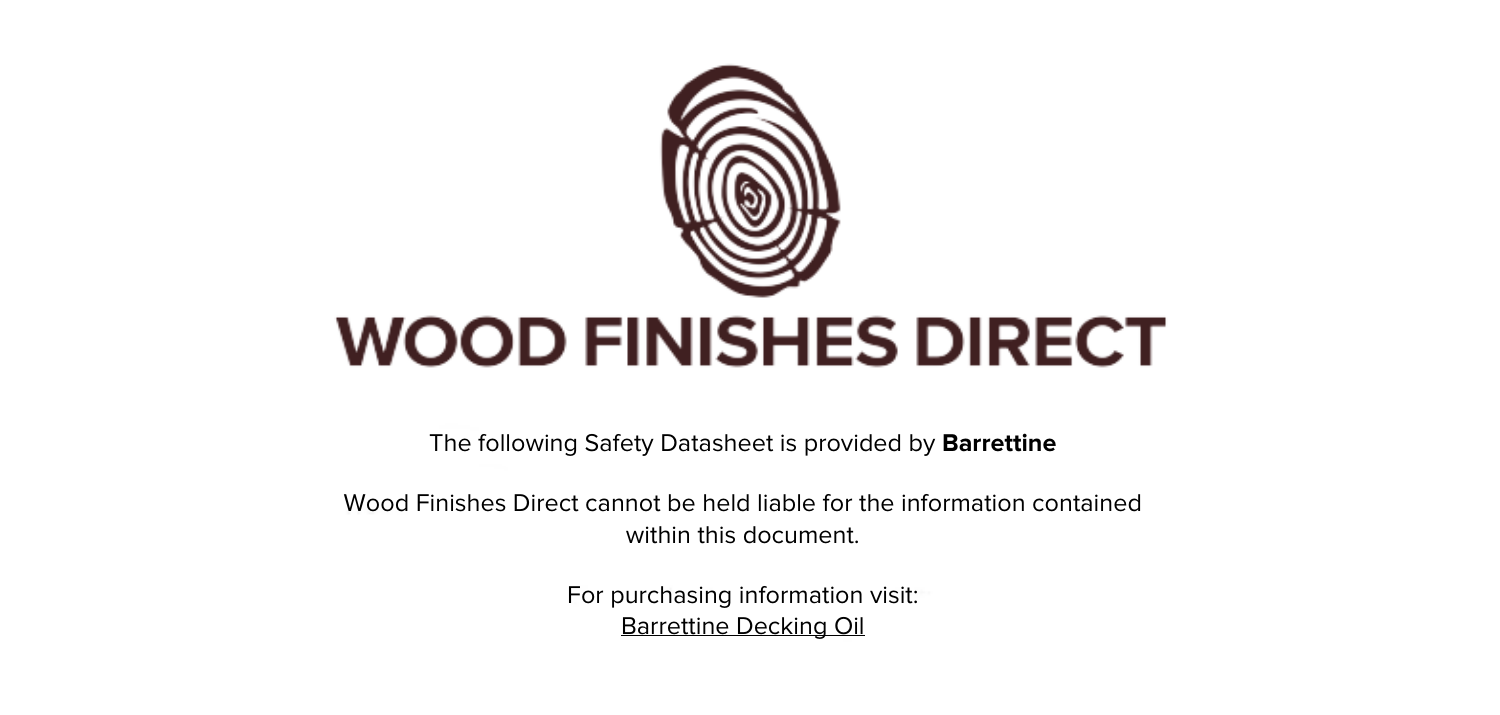

DECKING TREATMENT - COLOURS

**Page:** 1

**Compilation date:** 15/05/2015

**Revision date:** 22/03/219

**Revision No:** 2

**Section 1: Identification of the substance/mixture and of the company/undertaking**

**1.1. Product identifier**

**Product name:** DECKING TREATMENT - COLOURS

**Product code:** DTCOGEN

**1.2. Relevant identified uses of the substance or mixture and uses advised against**

**Use of substance / mixture:** Consumer Use. Professional Use. Wood treatment.

#### **1.3. Details of the supplier of the safety data sheet**

| <b>Company name: J.V. Barrett &amp; Co Ltd</b> |
|------------------------------------------------|
| St Ivel Way                                    |
| Warmley                                        |
| Bristol                                        |
| <b>BS30 8TY</b>                                |
| United Kingdom                                 |
| <b>Tel: 01179600060</b>                        |
| <b>Fax: 01179352437</b>                        |
| <b>Email:</b> sales@barrettine.co.uk           |

### **1.4. Emergency telephone number**

**Emergency tel:** +44 (0) 1179 600060 (Office hours only 8am - 5pm Mon- Thurs. 8 am - 4.30 pm

```
Fri.) +44 (0) 1270 502891 (Out of hours emergency number)
```
### **Section 2: Hazards identification**

### **2.1. Classification of the substance or mixture**

**Classification under CLP:** Flam. Liq. 3: H226; STOT SE 3: H336; Asp. Tox. 1: H304; -: EUH208; -: EUH066 **Most important adverse effects:** Flammable liquid and vapour. May be fatal if swallowed and enters airways. May cause drowsiness or dizziness. Contains 3-IODO-2-PROPYNYL BUTYLCARBAMATE; 3-IODOPROP-2-YN-1-YL BUTYLCARBAMATE. May produce an allergic reaction. Repeated exposure may cause skin dryness or cracking.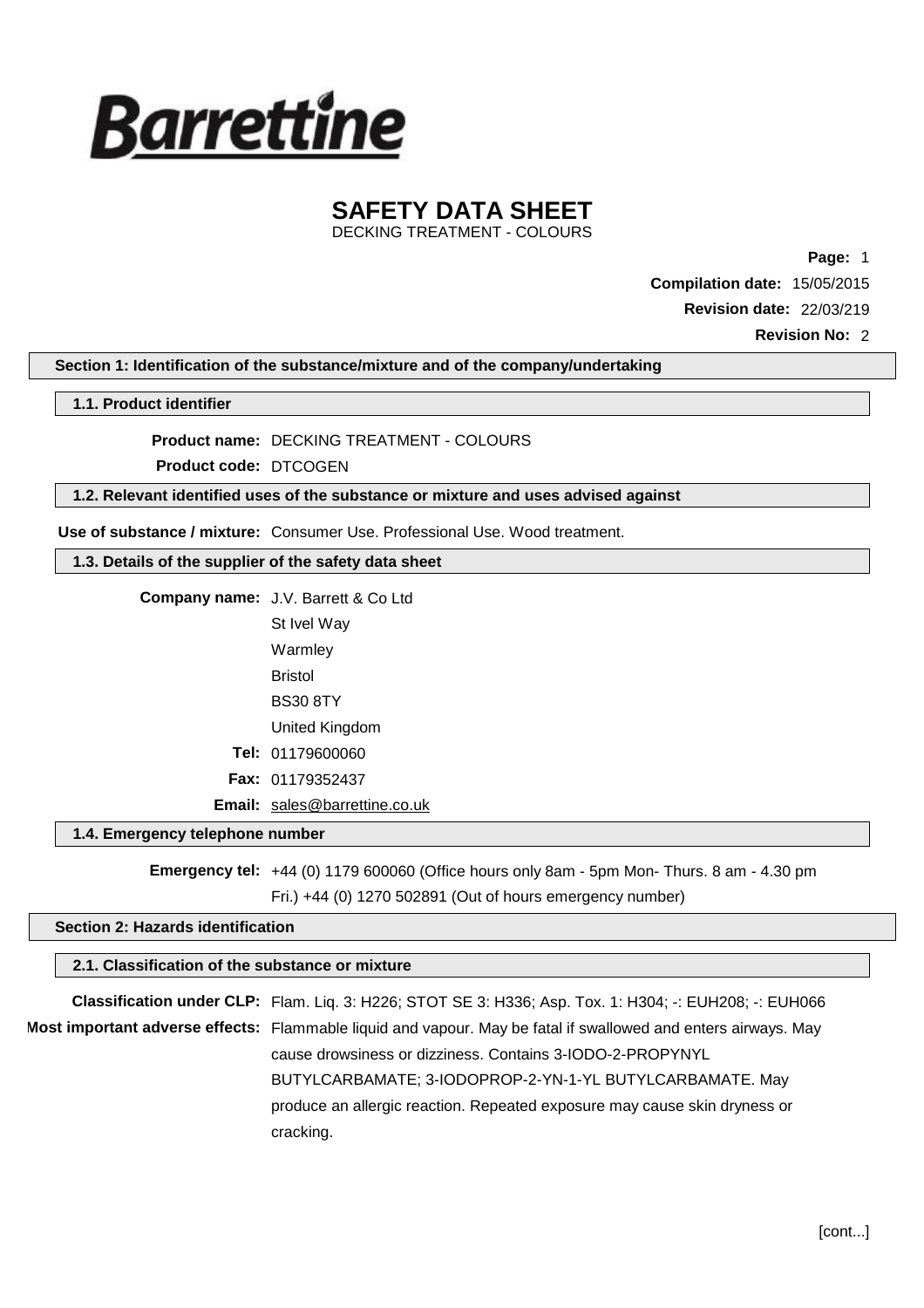DECKING TREATMENT - COLOURS

### **2.2. Label elements**

| Hazard statements: H226: Flammable liquid and vapour.<br>H304: May be fatal if swallowed and enters airways.<br>H336: May cause drowsiness or dizziness.<br>EUH208: Contains 3-IODO-2-PROPYNYL BUTYLCARBAMATE; 3-IODOPROP-2-<br>YN-1-YL BUTYLCARBAMATE. May produce an allergic reaction.<br>EUH066: Repeated exposure may cause skin dryness or cracking. |  |
|------------------------------------------------------------------------------------------------------------------------------------------------------------------------------------------------------------------------------------------------------------------------------------------------------------------------------------------------------------|--|
|                                                                                                                                                                                                                                                                                                                                                            |  |
|                                                                                                                                                                                                                                                                                                                                                            |  |
|                                                                                                                                                                                                                                                                                                                                                            |  |
|                                                                                                                                                                                                                                                                                                                                                            |  |
|                                                                                                                                                                                                                                                                                                                                                            |  |
|                                                                                                                                                                                                                                                                                                                                                            |  |
| Hazard pictograms: GHS02: Flame                                                                                                                                                                                                                                                                                                                            |  |
| <b>GHS07: Exclamation mark</b>                                                                                                                                                                                                                                                                                                                             |  |
| GHS08: Health hazard                                                                                                                                                                                                                                                                                                                                       |  |
|                                                                                                                                                                                                                                                                                                                                                            |  |
| Signal words: Danger                                                                                                                                                                                                                                                                                                                                       |  |
| Precautionary statements: P102: Keep out of reach of children.                                                                                                                                                                                                                                                                                             |  |
| P210: Keep away from heat, hot surfaces, sparks, open flames and other ignition                                                                                                                                                                                                                                                                            |  |
| sources. No smoking.                                                                                                                                                                                                                                                                                                                                       |  |
| P233: Keep container tightly closed.                                                                                                                                                                                                                                                                                                                       |  |
| P261: Avoid breathing fume, vapours, mist, spray.                                                                                                                                                                                                                                                                                                          |  |
| P271: Use only outdoors or in a well-ventilated area.                                                                                                                                                                                                                                                                                                      |  |
| P280: Wear protective gloves/protective clothing/eye protection/face protection.                                                                                                                                                                                                                                                                           |  |
| P501: Dispose of contents/container to hazardous or special waste collection                                                                                                                                                                                                                                                                               |  |
| point, in accordance with local, regional, national and/or international regulation.                                                                                                                                                                                                                                                                       |  |

### **2.3. Other hazards**

**Other hazards:** In use, may form flammable / explosive vapour-air mixture.

**PBT:** This product is not identified as a PBT/vPvB substance.

### **Section 3: Composition/information on ingredients**

### **3.2. Mixtures**

### **Hazardous ingredients:**

HYDROCARBONS, C9-C11, N-ALKANES, ISOALKANES, CYCLICS, < 2% AROMATICS - REACH registered number(s): 01-2119463258-33-XXXX

| <b>EINECS</b> | CAS | PBT / WEL | <b>CLP Classification</b>                                                 | Percent |
|---------------|-----|-----------|---------------------------------------------------------------------------|---------|
| 919-857-5     | -   |           | Asp. Tox. 1: H304; Flam. Liq. 3:<br>  H226; STOT SE 3: H336; -:<br>EUH066 | 50-70%  |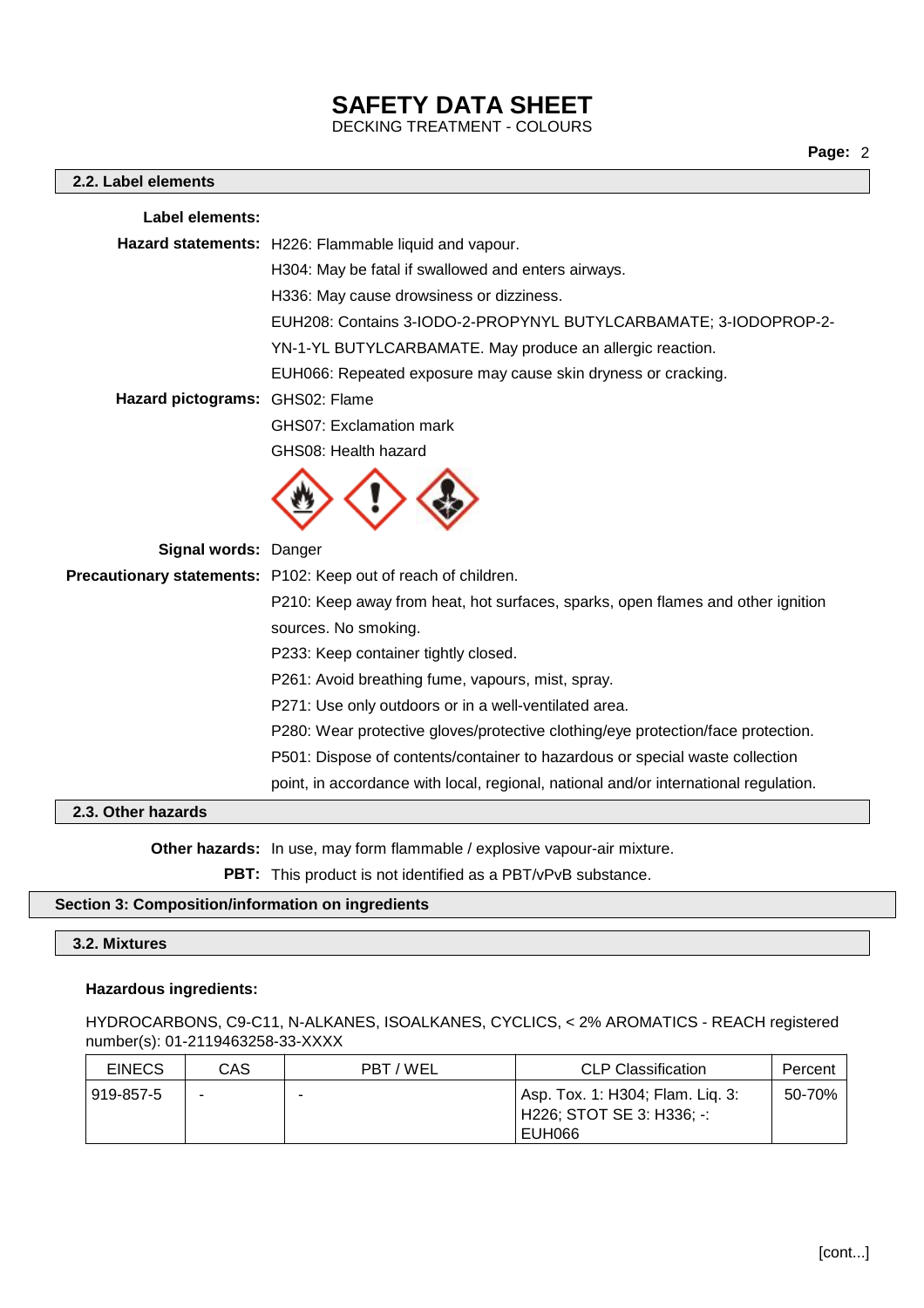### DECKING TREATMENT - COLOURS

### **Page:** 3

### HYDROCARBONS, C9-C12, N-ALKANES, ISOALKANES, CYCLICS, AROMATICS (2-25%). - REACH registered number(s): 01-2119458049-33-XXXX

| ' 919-446-0 | - | ' Flam. Liq. 3: H226; STOT SE 3:       | 1-10% l |
|-------------|---|----------------------------------------|---------|
|             |   | H336; STOT RE 1: H372; Asp. Tox.       |         |
|             |   | $\pm$ 1: H304; Aquatic Chronic 2: H411 |         |

### PARAFFIN WAX - REACH registered number(s): 01-2119488075-30-XXXX

| 232-315-6 | 8002-74-2 | Substance with a Community | - |  |
|-----------|-----------|----------------------------|---|--|
|           |           | workplace exposure limit.  |   |  |

### POLYOLEFIN AMIDE ALKENAMIDE SULFIDE - REACH registered number(s): ANNEX V EXEMPT

614-489-9  $|68439-80-5|$  -  $|A_{\text{quatic Acute 1}: H400}|0.3-1%$ 

### 3-IODO-2-PROPYNYL BUTYLCARBAMATE - REACH registered number(s): 01-2120762115-60-XXXX

| 259-627-5 | 55406-53-6 | Acute Tox. 3: H331; Acute Tox. 4: | $0.3 - 1\%$ |
|-----------|------------|-----------------------------------|-------------|
|           |            | H302; STOT RE 1: H372; Eye Dam.   |             |
|           |            | 1: H318; Skin Sens. 1: H317;      |             |
|           |            | Aquatic Acute 1: H400; Aquatic    |             |
|           |            | <b>Chronic 1: H410</b>            |             |

### 1-ACETYL-4-(3-DODECYL-2,5-DIOXO-1-PYRROLIDINYL)-2,2,6,6-TETRAMETHYLPIPERIDINE - REACH registered number(s): 01-0000015927-59-XXXX

| 411-930-5" | 106917-31 | Skin Irrit. 2: H315; Skin Sens. 1: | $< 0.3\%$ |
|------------|-----------|------------------------------------|-----------|
|            |           | H317; Aquatic Chronic 1: H410;     |           |
|            |           | Aquatic Acute 1: H400              |           |

### COBALT BIS(2-ETHYLHEXANOATE) - REACH registered number(s): 01-2119524678-29-XXXX

| 205-250-6 | 136-52-7 | Aquatic Acute 1: H400; Aquatic       | $< 0.3\%$ |
|-----------|----------|--------------------------------------|-----------|
|           |          | Chronic 3: H412; Eye Irrit. 2: H319; |           |
|           |          | Repr. 2: H361f; Skin Sens. 1A:       |           |
|           |          | H <sub>317</sub>                     |           |

### 2-ETHYLHEXANOIC ACID, ZIRCONIUM SALT - REACH registered number(s): 01-2119979088-21-XXXX

| 245-018- | 22464-99-<br>-O-<br>ີ |  | 2: H361<br>Repr. | 3%<br>∼ט.⊽ |
|----------|-----------------------|--|------------------|------------|
|----------|-----------------------|--|------------------|------------|

### **Section 4: First aid measures**

### **4.1. Description of first aid measures**

**Skin contact:** Remove all contaminated clothes and footwear immediately unless stuck to skin. Wash immediately with plenty of soap and water.

- **Eye contact:** Bathe the eye with running water for 15 minutes. Obtain medical attention if pain, blinking or redness persist.
	- **Ingestion:** Wash out mouth with water. Do not induce vomiting. Transfer to hospital as soon as possible.
	- **Inhalation:** Remove casualty from exposure ensuring one's own safety whilst doing so. Consult a doctor.

### **4.2. Most important symptoms and effects, both acute and delayed**

**Skin contact:** There may be mild irritation at the site of contact.

**Eye contact:** There may be irritation and redness.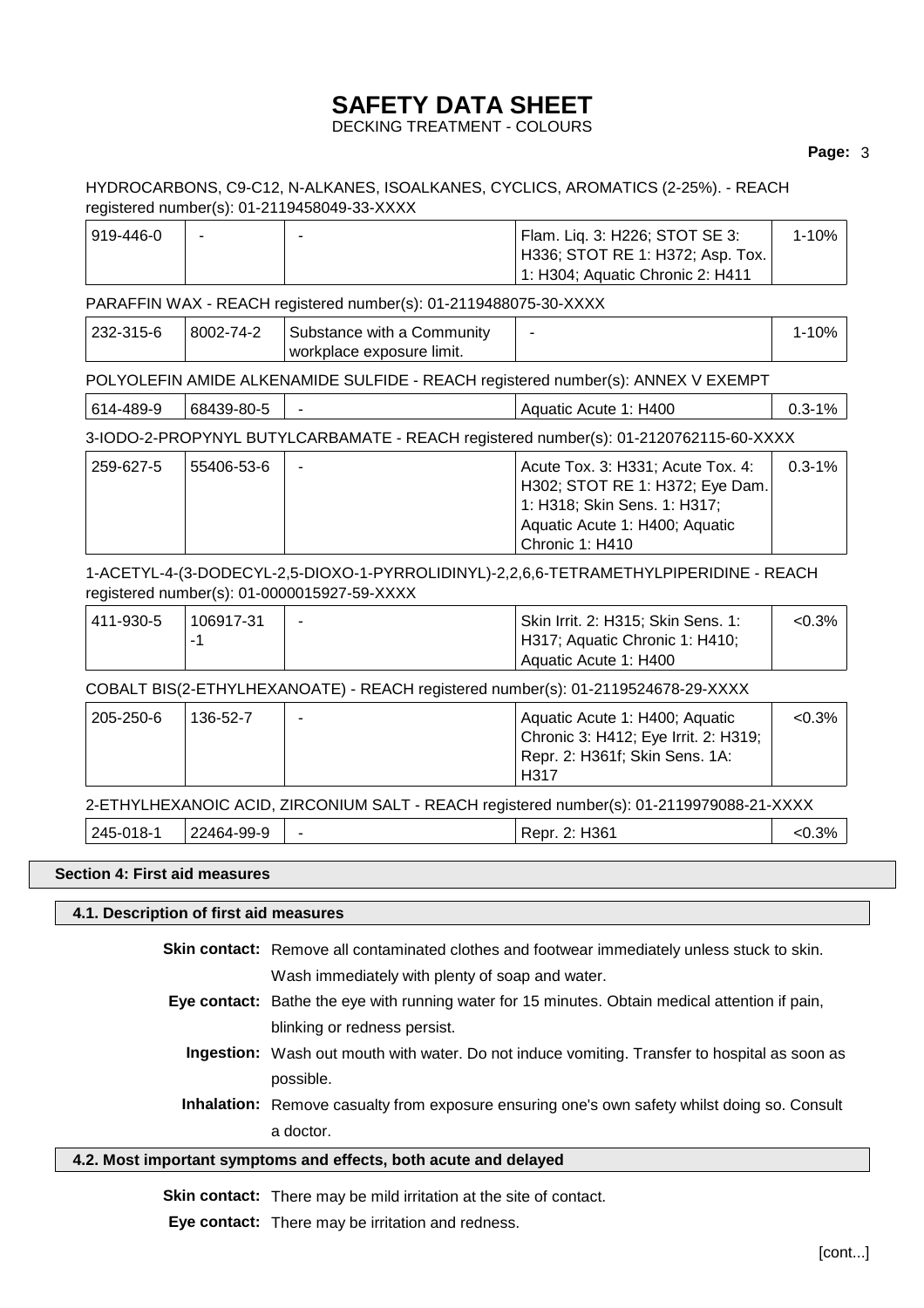DECKING TREATMENT - COLOURS

**Ingestion:** There may be irritation of the throat. May be fatal if swallowed and enters airways.

**Inhalation:** Drowsiness or mental confusion may occur.

#### **4.3. Indication of any immediate medical attention and special treatment needed**

**Immediate / special treatment:** Treat Symptomatically.

### **Section 5: Fire-fighting measures**

### **5.1. Extinguishing media**

**Extinguishing media:** Alcohol resistant foam. Water spray. Carbon dioxide. Dry chemical powder. Do not use water jet

**5.2. Special hazards arising from the substance or mixture**

**Exposure hazards:** Flammable. In combustion emits toxic fumes. Forms explosive air-vapour mixture.

#### **5.3. Advice for fire-fighters**

**Advice for fire-fighters:** Wear self-contained breathing apparatus. Wear protective clothing to prevent contact with skin and eyes. Contain the spread of the firefighting media. Do not allow run-off from firefighting to enter drains or water courses.

#### **Section 6: Accidental release measures**

### **6.1. Personal precautions, protective equipment and emergency procedures**

**Personal precautions:** Refer to section 8 of SDS for personal protection details. Eliminate all sources of ignition. Turn leaking containers leak-side up to prevent the escape of liquid.

### **6.2. Environmental precautions**

**Environmental precautions:** Do not discharge into drains or rivers. Contain the spillage using bunding.

### **6.3. Methods and material for containment and cleaning up**

**Clean-up procedures:** Absorb into dry earth or sand. Transfer to a closable, labelled salvage container for disposal by an appropriate method. Do not use equipment in clean-up procedure which may produce sparks.

**6.4. Reference to other sections**

**Reference to other sections:** Refer to section 8 of SDS.

**Section 7: Handling and storage**

**7.1. Precautions for safe handling**

**Handling requirements:** Smoking is forbidden. Use non-sparking tools. Ensure there is sufficient ventilation of the area. Avoid the formation or spread of mists in the air.

#### **7.2. Conditions for safe storage, including any incompatibilities**

**Storage conditions:** Store in a cool, well ventilated area. Keep container tightly closed. Keep away from sources of ignition. Prevent the build up of electrostatic charge in the immediate area. Ensure lighting and electrical equipment are not a source of ignition.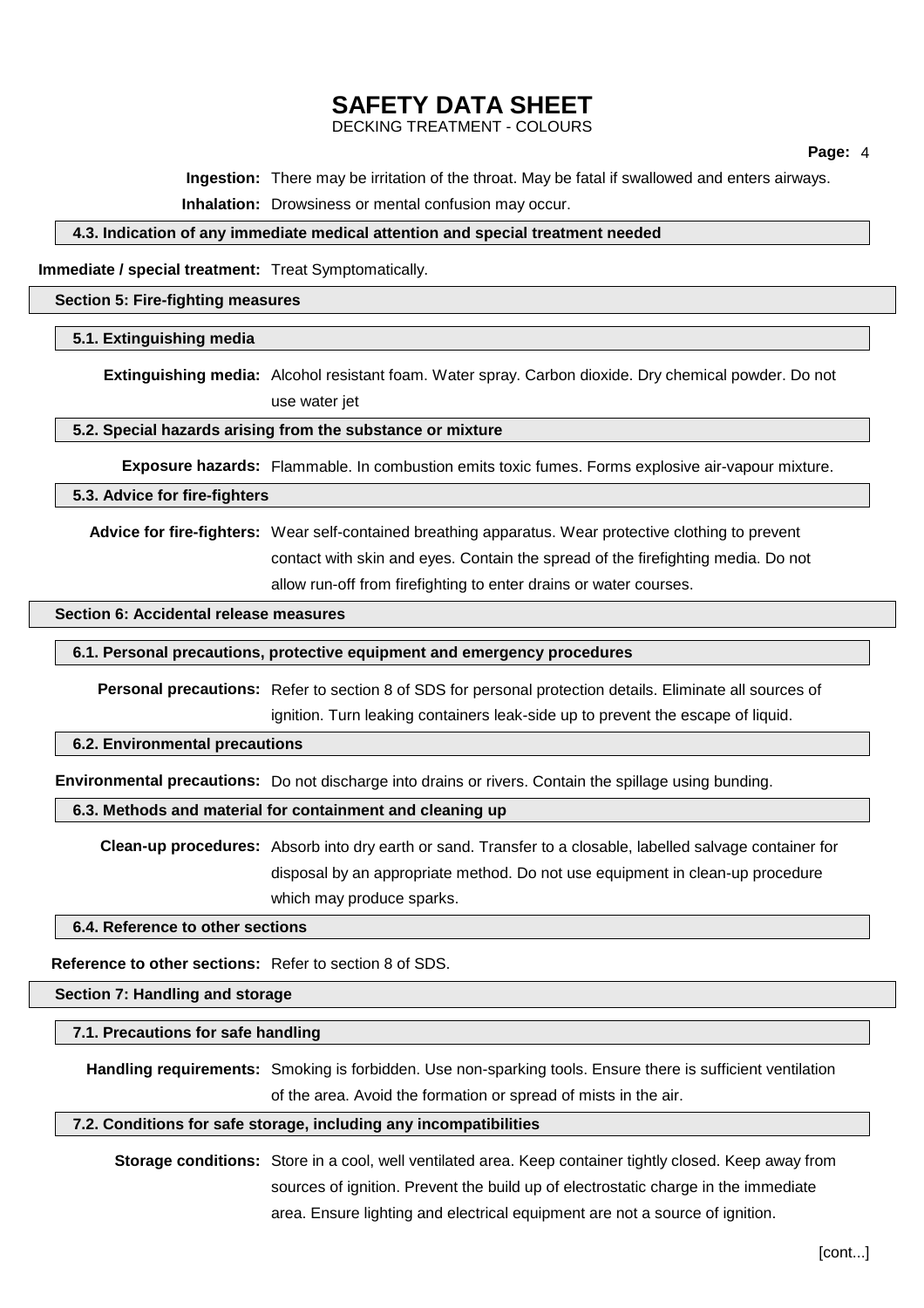DECKING TREATMENT - COLOURS

### **Page:** 5

**Suitable packaging:** Must only be kept in original packaging.

### **7.3. Specific end use(s)**

#### **Specific end use(s):** No data available.

### **Section 8: Exposure controls/personal protection**

### **8.1. Control parameters**

### **Hazardous ingredients:**

### **COBALT BIS(2-ETHYLHEXANOATE)**

### **Workplace exposure limits: Respirable dust**

| ,,,,,,,,,,,,,,,,,,,,,,,,,,,,,,,,,,, |                      |              | www.andrance |              |  |
|-------------------------------------|----------------------|--------------|--------------|--------------|--|
| State                               | 8 hour TWA           | 15 min. STEL | 8 hour TWA   | 15 min. STEL |  |
| UK                                  | $0.1 \text{ mg/m}$ 3 |              |              |              |  |

### **DNEL/PNEC Values**

### **Hazardous ingredients:**

### **HYDROCARBONS, C9-C11, N-ALKANES, ISOALKANES, CYCLICS, < 2% AROMATICS**

| Type.       | Exposure                      | Value            | Population | Effect   |
|-------------|-------------------------------|------------------|------------|----------|
| <b>DNEL</b> | Dermal (repeated dose)        | 208 mg/kg bw/day | Workers    | Systemic |
| <b>DNEL</b> | Inhalation (repeated dose)    | 871 mg/m3/8H     | Workers    | Systemic |
| <b>DNEL</b> | Dermal (effects on fertility) | 125 mg/kg bw/day | Consumers  | Systemic |
| <b>DNEL</b> | Inhalation (repeated dose)    | 185 mg/m3/24H    | Consumers  | Systemic |
| <b>DNEL</b> | Oral                          | 125 mg/kg bw/day | Consumers  | Systemic |

### **HYDROCARBONS, C9-C12, N-ALKANES, ISOALKANES, CYCLICS, AROMATICS (2-25%).**

| Type        | Exposure                   | Value           | Population                | Effect   |
|-------------|----------------------------|-----------------|---------------------------|----------|
| DNEL        | Dermal (repeated dose)     | 44 mg/kg bw/day | <b>Workers</b>            | Systemic |
|             |                            |                 |                           |          |
| <b>DNEL</b> | Inhalation (repeated dose) | 330 mg/m3/8h    | <b>Workers</b>            | Systemic |
| <b>DNEL</b> | Dermal (repeated dose)     | 26 mg/kg bw/day | <b>General Population</b> | Systemic |
| <b>DNEL</b> | Inhalation (repeated dose) | 76 mg/m3/24h    | <b>General Population</b> | Systemic |
| <b>DNEL</b> | Oral (repeated dose)       | 26 mg/kg bw/day | <b>General Population</b> | Systemic |

### **3-IODO-2-PROPYNYL BUTYLCARBAMATE**

| Type        | Exposure                   | Value          | Population     | Effect   |
|-------------|----------------------------|----------------|----------------|----------|
| <b>DNEL</b> | Inhalation                 | $70 \mu g/m3$  | <b>Workers</b> | Systemic |
| <b>DNEL</b> | Inhalation (repeated dose) | $23 \mu g/m3$  | Workers        | Systemic |
| <b>DNEL</b> | Inhalation                 | 1.16 $mg/m3$   | Workers        | Local    |
| <b>DNEL</b> | Inhalation (repeated dose) | 1.16 mg/m $3$  | Workers        | Local    |
| <b>DNEL</b> | Dermal (repeated dose)     | 2 mg/kg bw/day | Workers        | Systemic |
| <b>PNEC</b> | Fresh water                | 500 ng/l       |                |          |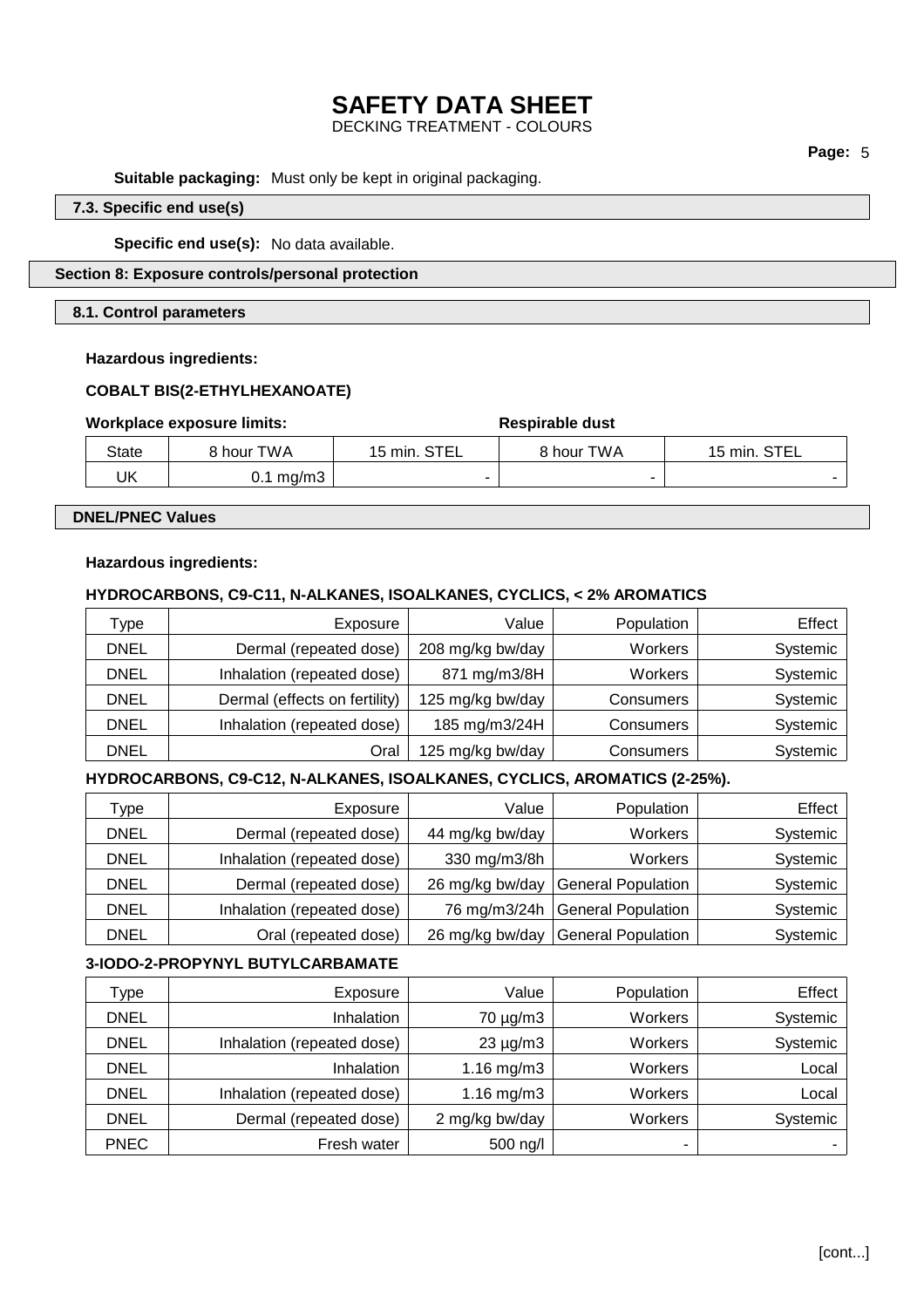DECKING TREATMENT - COLOURS

### **Page:** 6

| - | $17 \mu g/kg$  | Fresh water sediments    | <b>PNEC</b> |
|---|----------------|--------------------------|-------------|
| - | 46 ng/l        | Marine water             | <b>PNEC</b> |
| - | $1.6 \mu g/kg$ | Marine sediments         | <b>PNEC</b> |
|   | 440 µg/l       | Microorganisms in sewage | <b>PNEC</b> |
|   |                | treatment                |             |
| - | 5 µg/kg        | Soil (agricultural)      | <b>PNEC</b> |

### **COBALT BIS(2-ETHYLHEXANOATE)**

| Type        | Exposure                   | Value               | Population                | Effect   |
|-------------|----------------------------|---------------------|---------------------------|----------|
| <b>DNEL</b> | Inhalation (repeated dose) | $235 \mu g/m3$      | Workers                   | Systemic |
| <b>DNEL</b> | Inhalation (repeated dose) | $37 \mu g/m3$       | <b>General Population</b> | Systemic |
| <b>DNEL</b> | Oral (repeated dose)       | 27.6 µg/kg bw/day   | <b>General Population</b> | Systemic |
| <b>PNEC</b> | Fresh water                | 600 ng/l            | -                         |          |
| <b>PNEC</b> | Fresh water sediments      | $9.5 \text{ mg/kg}$ |                           |          |
| <b>PNEC</b> | Marine water               | $2.36 \mu g/l$      |                           |          |
| <b>PNEC</b> | Marine sediments           | $9.5 \text{ mg/kg}$ |                           |          |
| <b>PNEC</b> | Microorganisms in sewage   | $370 \mu g/l$       | -                         |          |
|             | treatment                  |                     |                           |          |
| <b>PNEC</b> | Soil (agricultural)        | $10.9$ mg/kg        |                           |          |

### **2-ETHYLHEXANOIC ACID, ZIRCONIUM SALT**

| Type        | Exposure                   | Value               | Population                | Effect   |
|-------------|----------------------------|---------------------|---------------------------|----------|
| <b>DNEL</b> | Inhalation (repeated dose) | $32 \text{ mg/m}$   | Workers                   | Systemic |
| <b>DNEL</b> | Inhalation (repeated dose) | $8 \,\mathrm{mg/m}$ | <b>General Population</b> | Systemic |
| <b>DNEL</b> | Dermal (repeated dose)     | 6.49 mg/kg bw/day   | Workers                   | Systemic |
| <b>DNEL</b> | Dermal (repeated dose)     | 3.25 mg/kg bw/day   | <b>General Population</b> | Systemic |
| <b>DNEL</b> | Oral (repeated dose)       | 2.5 mg/kg bw/day    | <b>General Population</b> | Systemic |
| <b>PNEC</b> | Fresh water                | 360 µg/l            | ۰                         |          |
| <b>PNEC</b> | Fresh water sediments      | 6.37 mg/kg          |                           |          |
| <b>PNEC</b> | Marine water               | $36 \mu g/l$        |                           |          |
| <b>PNEC</b> | Marine sediments           | 637 µg/kg           |                           |          |
| <b>PNEC</b> | Microorganisms in sewage   | 71.7 mg/l           |                           |          |
|             | treatment                  |                     |                           |          |
| <b>PNEC</b> | Soil (agricultural)        | $1.06$ mg/kg        |                           |          |

### **8.2. Exposure controls**

|                                     | <b>Engineering measures:</b> Ensure there is sufficient ventilation of the area. Ensure lighting and electrical |  |  |
|-------------------------------------|-----------------------------------------------------------------------------------------------------------------|--|--|
|                                     | equipment are not a source of ignition.                                                                         |  |  |
|                                     | Respiratory protection: If ventilation is insufficient suitable respiratory protection must be provided.        |  |  |
| Hand protection: Protective gloves. |                                                                                                                 |  |  |
|                                     | Eye protection: Safety glasses. Ensure eye bath is to hand.                                                     |  |  |
|                                     | <b>Skin protection:</b> Protective clothing.                                                                    |  |  |
|                                     | <b>Environmental:</b> Avoid release to the environment                                                          |  |  |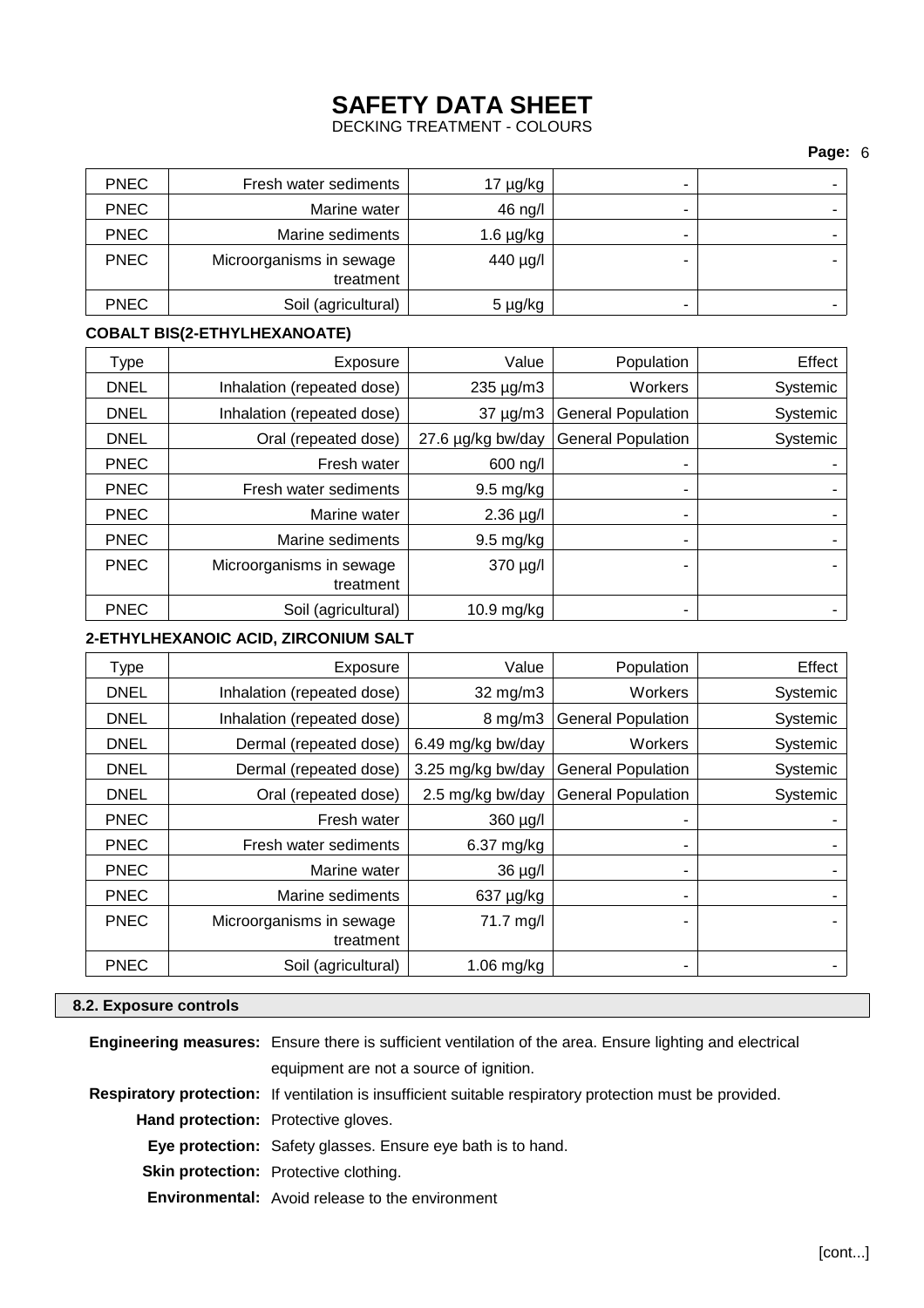DECKING TREATMENT - COLOURS

**Page:** 7

#### **Section 9: Physical and chemical properties**

|                                                  | 9.1. Information on basic physical and chemical properties |                                                 |
|--------------------------------------------------|------------------------------------------------------------|-------------------------------------------------|
| <b>State: Liquid</b>                             |                                                            |                                                 |
| <b>Colour:</b> Various                           |                                                            |                                                 |
|                                                  | <b>Odour:</b> Hydrocarbons                                 |                                                 |
| <b>Evaporation rate:</b> No data available.      |                                                            |                                                 |
|                                                  | <b>Oxidising:</b> No data available.                       |                                                 |
| <b>Solubility in water:</b> Insoluble            |                                                            |                                                 |
|                                                  | <b>Viscosity:</b> No data available.                       |                                                 |
| Boiling point/range°C: 150-200                   |                                                            | Melting point/range°C: No data available.       |
| Flammability limits %: lower: No data available. |                                                            | upper: No data available.                       |
| <b>Flash point °C:</b> 23 - 60                   |                                                            | Part.coeff. n-octanol/water: No data available. |
| Autoflammability°C: No data available.           |                                                            | Vapour pressure: No data available.             |
| Relative density: 0.78-0.81                      |                                                            | <b>pH:</b> No data available.                   |
|                                                  | <b>VOC g/l:</b> No data available.                         |                                                 |
| 9.2. Other information                           |                                                            |                                                 |

**Other information:** No data available.

### **Section 10: Stability and reactivity**

**10.1. Reactivity**

**Reactivity:** Stable under recommended transport or storage conditions.

**10.2. Chemical stability**

**Chemical stability:** Stable under normal conditions. Stable at room temperature.

#### **10.3. Possibility of hazardous reactions**

**Hazardous reactions:** Hazardous reactions will not occur under normal transport or storage conditions.

Decomposition may occur on exposure to conditions or materials listed below.

### **10.4. Conditions to avoid**

**Conditions to avoid:** Direct sunlight. Extremely high or low temperatures. Heat. Hot surfaces. Sources of ignition. Flames.

### **10.5. Incompatible materials**

**Materials to avoid:** Strong acids. Strong bases.

### **10.6. Hazardous decomposition products**

**Haz. decomp. products:** In combustion emits toxic fumes of carbon dioxide / carbon monoxide.

### **Section 11: Toxicological information**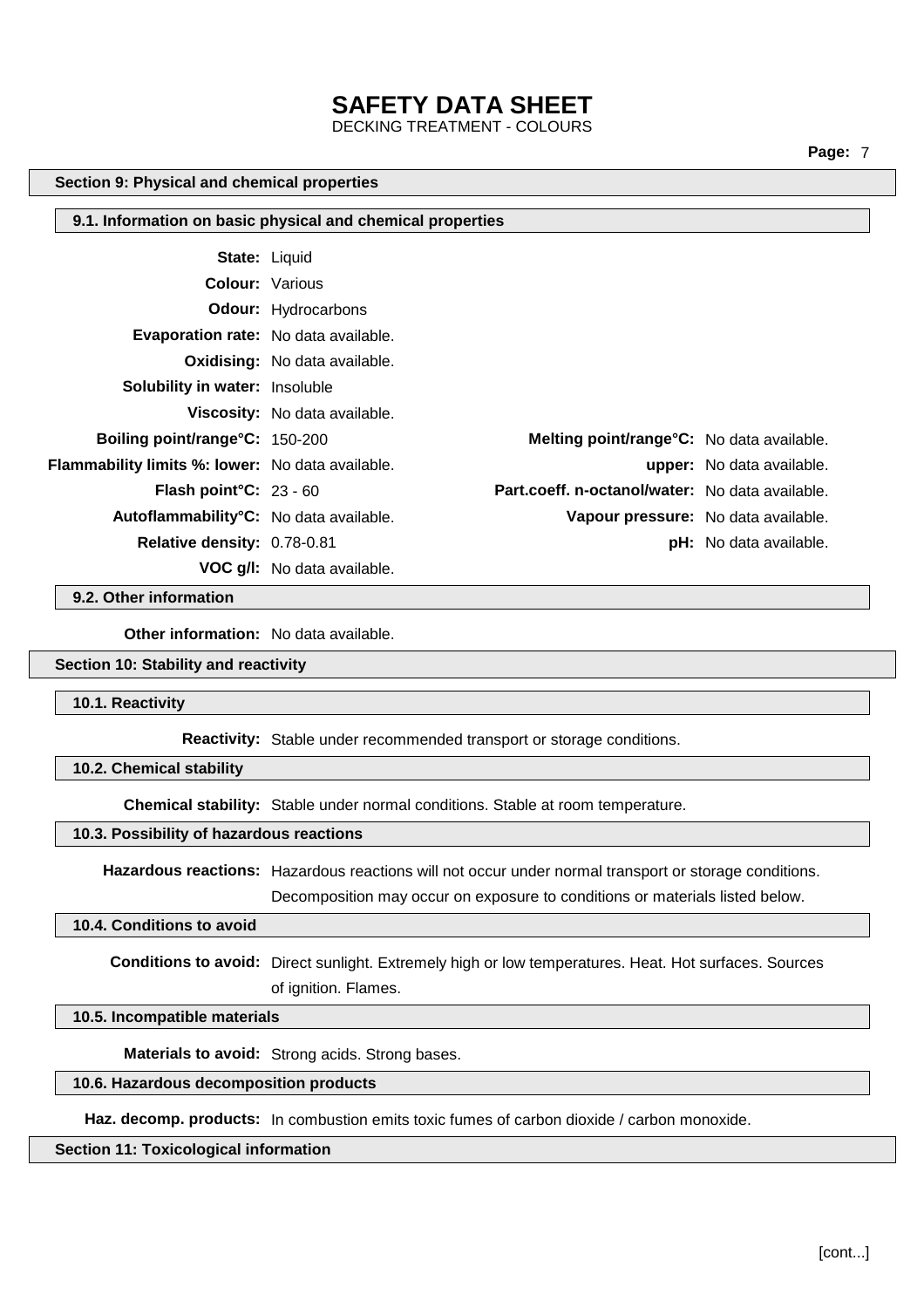DECKING TREATMENT - COLOURS

### **11.1. Information on toxicological effects**

### **Hazardous ingredients:**

#### **HYDROCARBONS, C9-C11, N-ALKANES, ISOALKANES, CYCLICS, < 2% AROMATICS**

| GASES          | <b>RBT</b> | 24H LD50 | > 5000 | mg/ka            |
|----------------|------------|----------|--------|------------------|
| <b>ORAL</b>    | RAT        | ∟D50     | > 5000 | mg/ka            |
| <b>VAPOURS</b> | <b>RAT</b> | 8H LC50  |        | $> 5000$   mg/m3 |

### **HYDROCARBONS, C9-C12, N-ALKANES, ISOALKANES, CYCLICS, AROMATICS (2-25%).**

| DERMAL         | . RAT | LD50 | >3400            | mg/kg |
|----------------|-------|------|------------------|-------|
| <b>ORAL</b>    | . RAT | LD50 | $>15000$   mg/kg |       |
| <b>VAPOURS</b> | . RAT | LD50 | $>13100$   mg/m3 |       |

### **PARAFFIN WAX**

| DERMAL | RA <sub>1</sub> | LD50 | 2000< | ma/ka |
|--------|-----------------|------|-------|-------|
| ORAL   | <b>RAT</b>      | LD50 | >5000 | ma/ka |

#### **3-IODO-2-PROPYNYL BUTYLCARBAMATE**

| DERMAL         | RAT        | LD50           | >2000      | mg/kg           |
|----------------|------------|----------------|------------|-----------------|
| ORAL           | RAT        | LD50           | 300 to 500 | $\lfloor$ mg/kg |
| <b>VAPOURS</b> | <b>RAT</b> | <b>4H LC50</b> | 0.67       | mg/l            |

#### **1-ACETYL-4-(3-DODECYL-2,5-DIOXO-1-PYRROLIDINYL)-2,2,6,6-TETRAMETHYLPIPERIDINE**

| <sup>'</sup> ORAL | `RA.                      | LD50              | -3000            | mg/kg |
|-------------------|---------------------------|-------------------|------------------|-------|
| <b>VAPOURS</b>    | $\sim$<br>RA <sub>1</sub> | <b>LC50</b><br>4۲ | 2.6 <sup>4</sup> | mg/'  |

### **2-ETHYLHEXANOIC ACID, ZIRCONIUM SALT**

| DERMAL            | RAT | LD50    | 2000      | mg/kg |
|-------------------|-----|---------|-----------|-------|
| <sup>1</sup> ORAL | RAT | LD50    | 2043-5000 | mg/kg |
| VAPOURS           | RAT | 8H LC50 | 110       | mq/m3 |

### **Relevant hazards for product:**

| Hazard               | Route | Basis                 |
|----------------------|-------|-----------------------|
| STOT-single exposure |       | Hazardous: calculated |
| Aspiration hazard    |       | Hazardous: calculated |

### **Symptoms / routes of exposure**

**Skin contact:** There may be mild irritation at the site of contact.

**Eye contact:** There may be irritation and redness.

**Ingestion:** There may be irritation of the throat. May be fatal if swallowed and enters airways. **Inhalation:** Drowsiness or mental confusion may occur.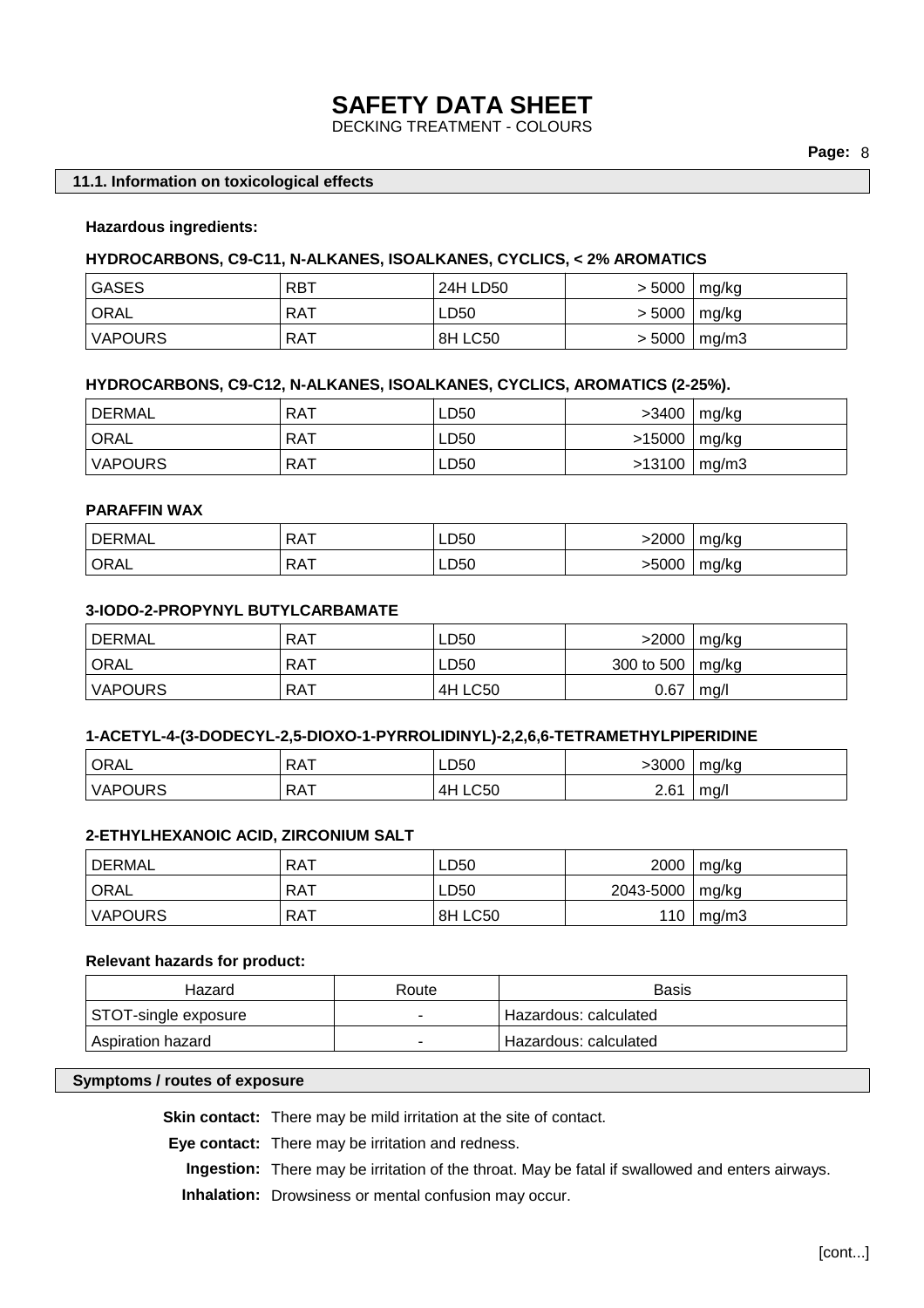### **SAFETY DATA SHEET** DECKING TREATMENT - COLOURS

## **Section 12: Ecological information**

### **12.1. Toxicity**

### **Hazardous ingredients:**

### **HYDROCARBONS, C9-C11, N-ALKANES, ISOALKANES, CYCLICS, < 2% AROMATICS**

| ALGAE                               | 72H EbL50 | >1000   | mg/l |
|-------------------------------------|-----------|---------|------|
| ' ALGAE                             | 72H ErL50 | >1000   | mg/l |
| Daphnia magna                       | 48H EL50  | >1000   | mq/l |
| RAINBOW TROUT (Oncorhynchus mykiss) | 96H LL50  | $>1000$ | mg/l |

### **PARAFFIN WAX**

| <b>ALGAE</b>  | <b>NOEL</b> | $>100$   mg/l   |                |
|---------------|-------------|-----------------|----------------|
| Daphnia magna | EL50        | $>10000$   mg/l |                |
| Daphnia magna | <b>NOEL</b> |                 | $10 \mid mg/l$ |
| <b>FISH</b>   | <b>LL50</b> | $>100$   mg/l   |                |

### **3-IODO-2-PROPYNYL BUTYLCARBAMATE**

| Daphnia magna                       | 48H EC50  | $0.16$   mg/l |      |
|-------------------------------------|-----------|---------------|------|
| RAINBOW TROUT (Oncorhynchus mykiss) | 96H LC50  | 0.67          | mq/l |
| Scenedesmus Subspicatus             | 72H ErC50 | 0.053         | mq/l |

### **1-ACETYL-4-(3-DODECYL-2,5-DIOXO-1-PYRROLIDINYL)-2,2,6,6-TETRAMETHYLPIPERIDINE**

| Daphnia magna | 48H EC50 | $\sim$ $\sim$<br>∪.∠7 | mq/  |
|---------------|----------|-----------------------|------|
| <b>FISH</b>   | 96H LC50 | >∪.o                  | ma/l |

### **2-ETHYLHEXANOIC ACID, ZIRCONIUM SALT**

| <b>ALGAE</b> | 96H EC10 | 32   | mg/l |
|--------------|----------|------|------|
| DAPHNIA      | 48H EC50 | 62.5 | mg/l |
| <b>FISH</b>  | 96H LC50 | 100  | mg/l |

**12.2. Persistence and degradability**

**Persistence and degradability:** No data available.

**12.3. Bioaccumulative potential**

**Bioaccumulative potential:** Bioaccumulation potential.

**12.4. Mobility in soil**

**Mobility:** No data available.

**12.5. Results of PBT and vPvB assessment**

**PBT identification:** This product is not identified as a PBT/vPvB substance.

**Page:** 9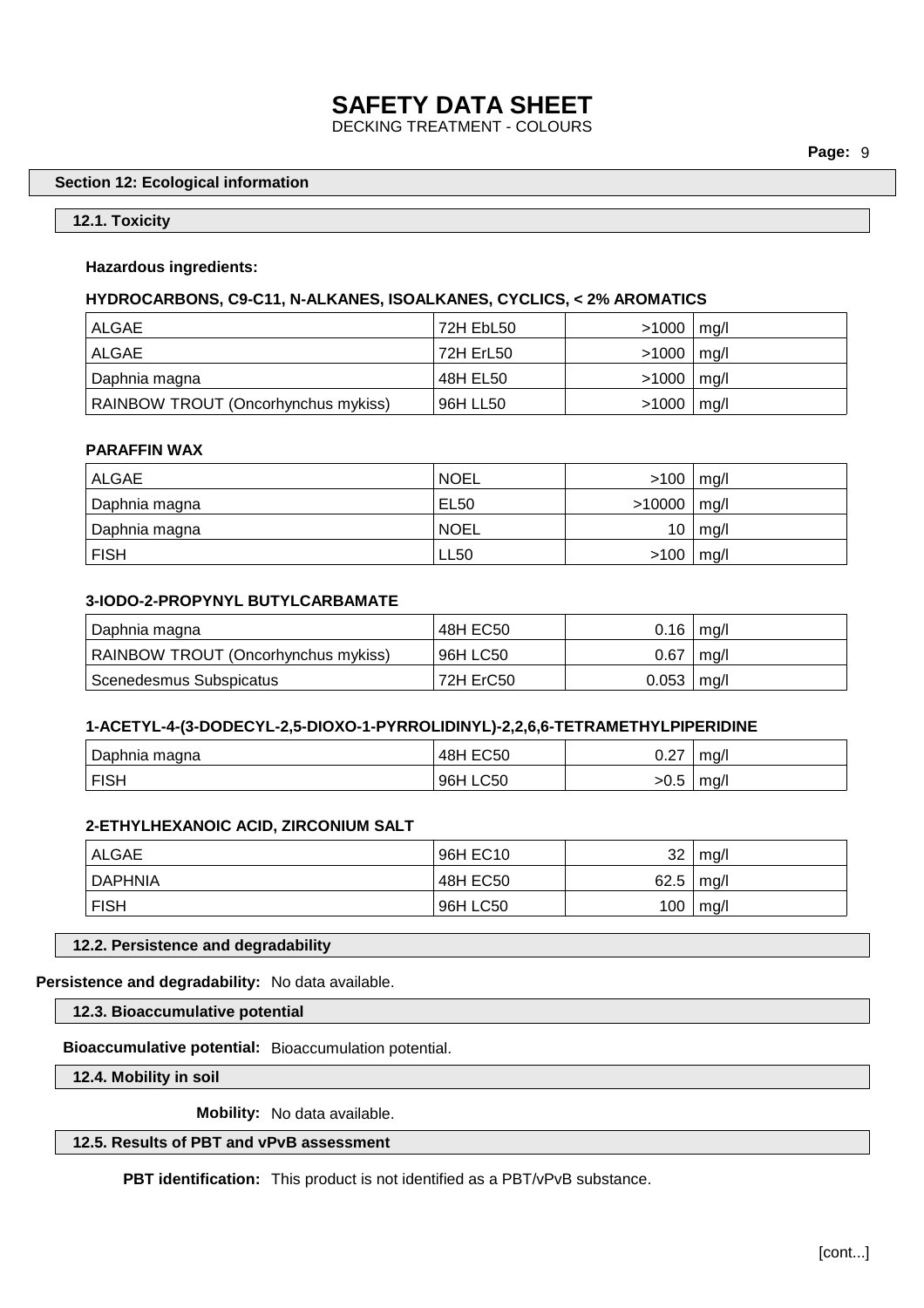DECKING TREATMENT - COLOURS

### **Page:** 10

#### **12.6. Other adverse effects**

**Other adverse effects:** Avoid release to the environment.

### **Section 13: Disposal considerations**

### **13.1. Waste treatment methods**

**Disposal operations:** Transfer to a suitable container and arrange for collection by specialised disposal company.

**Waste code number:** 03 02 05

**NB:** The user's attention is drawn to the possible existence of regional or national regulations regarding disposal.

#### **Section 14: Transport information**

**14.1. UN number**

**UN number:** UN1268

**14.2. UN proper shipping name**

**Shipping name:** PETROLEUM PRODUCTS, N.O.S.

(HYDROCARBONS, C9-C11, N-ALKANES, ISOALKANES, CYCLICS, < 2%

AROMATICS)

**14.3. Transport hazard class(es)**

**Transport class:** 3

**14.4. Packing group**

**Packing group:** III

**14.5. Environmental hazards**

**Environmentally hazardous:** No **Marine pollutant:** No

**14.6. Special precautions for user**

**Special precautions:** No special precautions.

**Tunnel code:** D/E

**Transport category:** 3

**14.7. Transport in bulk according to Annex II of MARPOL73/78 and the IBC Code**

**Transport in bulk:** Not Applicable.

**Section 15: Regulatory information**

### **15.1. Safety, health and environmental regulations/legislation specific for the substance or mixture**

**Specific regulations:** Not applicable.

**15.2. Chemical Safety Assessment**

**Chemical safety assessment:** A chemical safety assessment has not been carried out for the substance or the mixture by the supplier.